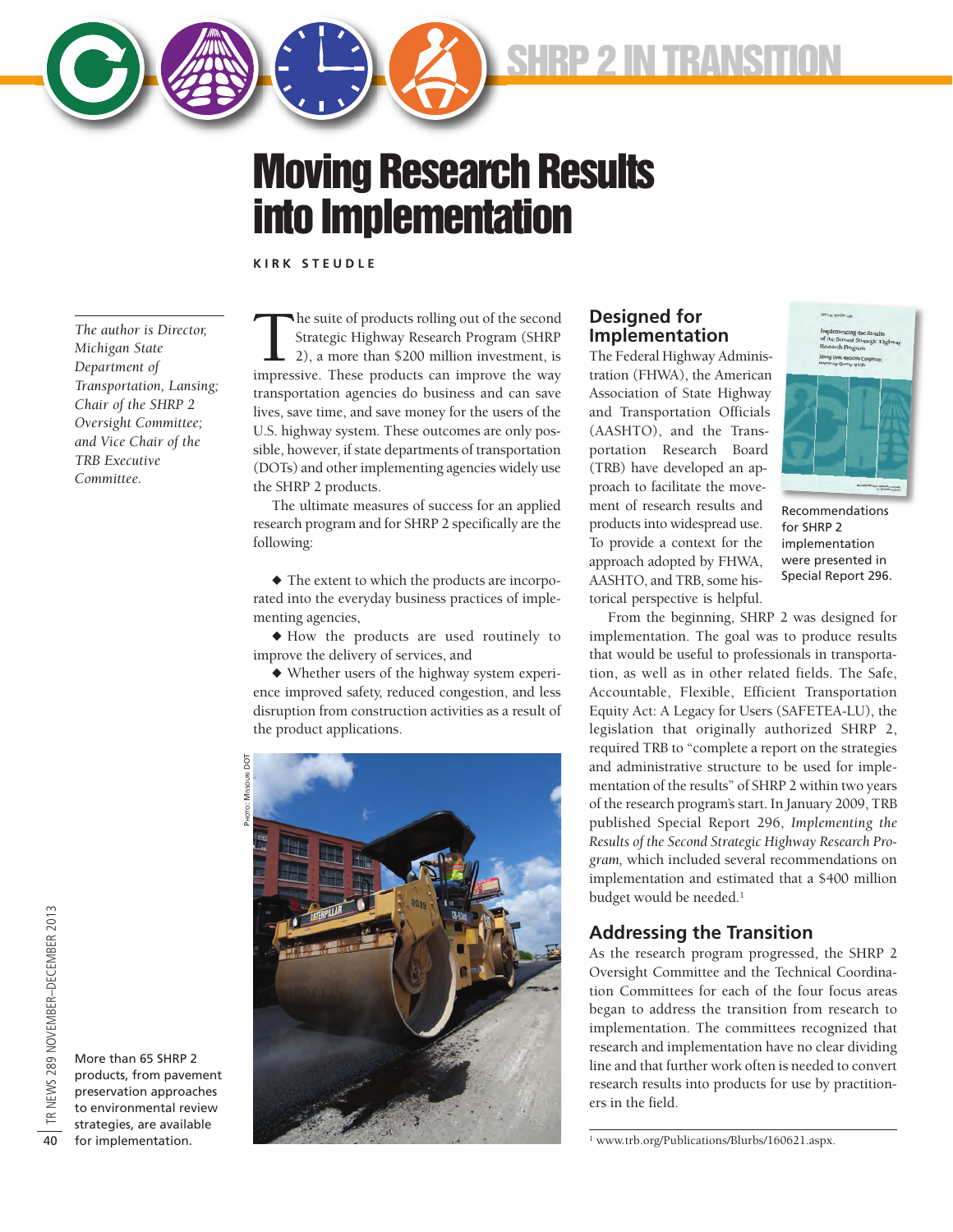

#### **FIGURE 1 Continuum from research to implementation.**

In many cases, pilot testing is necessary to identify refinements to the products and to demonstrate the benefits. The transition from research to implementation can be approached as a continuum (see Figure 1, above). TRB undertook several development activities to ensure that products would be ready for deployment when the research phase was complete.

FHWA, AASHTO, and TRB defined implementation as the routine use of a product in everyday business by state DOTs and other agencies. Following the recommendation of Special Report 296, FHWA has assumed the lead responsibility for managing SHRP 2 implementation, working in partnership with AASHTO, the National Highway Traffic Safety Administration (NHTSA), and TRB. The approach is

## **Assistance Program Accelerates Implementation**

#### **A M Y L U C E R O**

PHOTO: FHWA

**T** o improve and accelerate the deployment of solutions from the second Strategic Highway Research Program (SHRP 2) by state departments of transportation (DOTs), metropolitan planning organizations, and local or tribal transportation agencies, the Federal Highway Administration (FHWA) and the American Association of State Highway and Transportation Officials (AASHTO) have established the SHRP 2 Implementation Assistance Program.

The assistance varies with the status of product development and the steps necessary to make the product ready for market. The assistance may be in the form of direct funding to the recipient, technical assistance through FHWA or AASHTO, or both. The assistance includes the following:

u **Proof-of-concept pilots** for products that FHWA and AASHTO are evaluating for final readiness before beginning widespread implementation. Contractor support may be provided during the pilot to collect data or to analyze the effectiveness of the product.

 $\triangle$  Lead adopter incentives to offset implementation costs and help mitigate the risks for states willing to be early adopters. In exchange, recipients must document the implementation processes or serve as a peer champion to other states interested in implementing the product.

◆ User incentives to support implementation activities for products ready for widespread deployment and funding. Examples include conducting internal assessments, hosting



*A program to provide assistance for the implementation of SHRP 2 products, such as accelerated replacement of the Keg Creek Bridge in Iowa, has been established by state, local, and tribal agencies; FHWA; and the American Association of State Highway and Transportation Officials.* 

peer exchanges, building capacity, providing training and technical assistance, or offsetting other implementation costs.

These implementation assistance opportunities are now available; opportunities are announced twice each year.

FHWA is establishing a Safety Analysis Center to provide technical assistance and learning opportunities for transportation partners to use the SHRP 2 Safety databases effectively. This includes assistance in scoping research and in applying new analytical approaches and tools. The implementation assistance will start when the SHRP 2 Safety databases come online in 2015.

Agencies interested in participating in the Implementation Assistance Program should visit FHWA's GoSHRP2 website, [www.fhwa.dot.gov/goshrp2/.](http://www.fhwa.dot.gov/goshrp2/) 

*The author is Director of Technical Services, Federal Highway Administration, Washington, D.C.*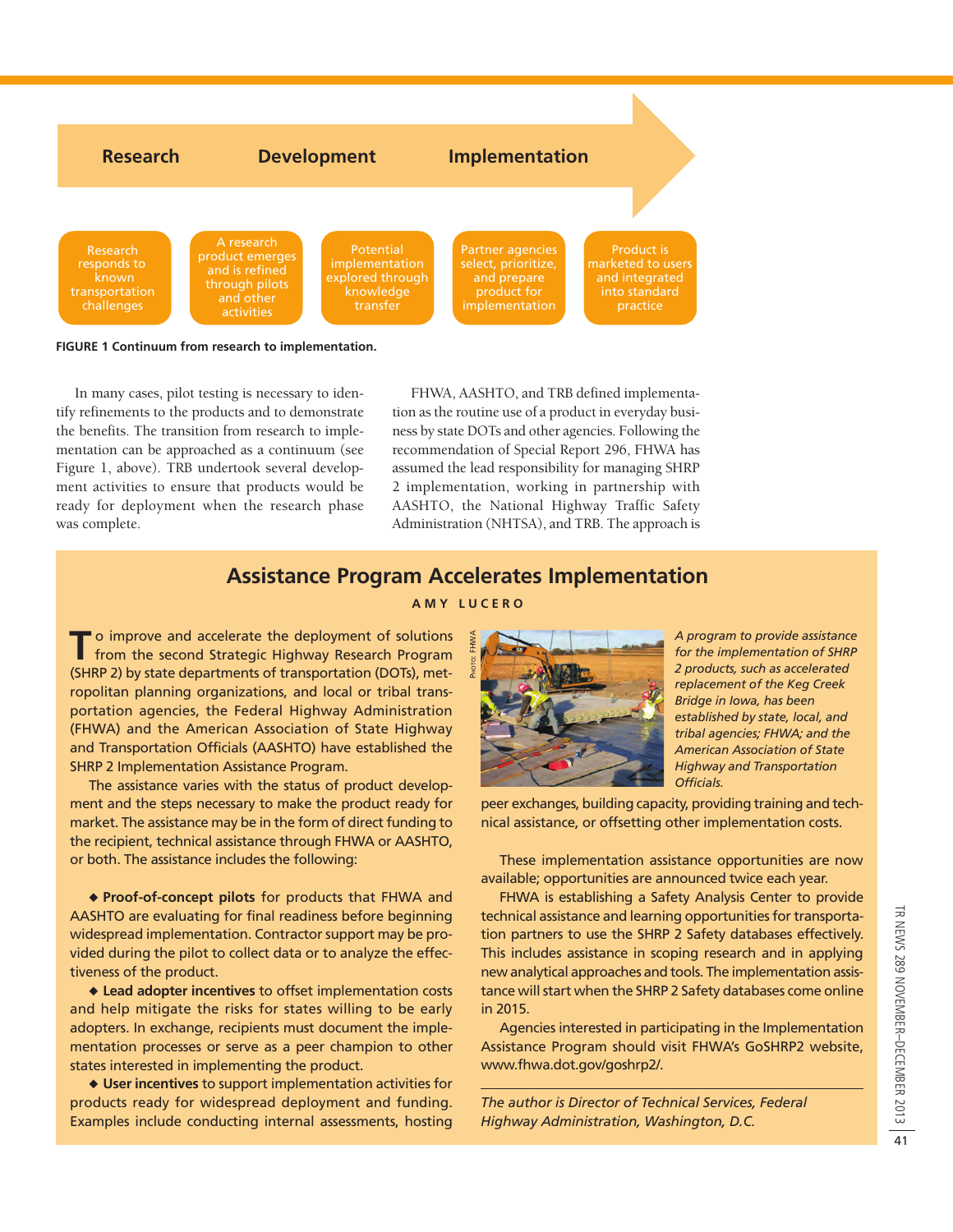## **From Concept to Countermeasure**

*Applying Early Findings from the Naturalistic Driving Study* **PAMELA A. HUTTON** 

The American Association of State Highway and Transportation Officials<br>(AASHTO) anticipates enormous value from the data gathered in the Naturalistic Driving Study (NDS) managed by the second Strategic Highway Research Program (SHRP 2). The largest-ever study of its kind, with an extremely diverse group of participants, the NDS will yield many insights about driver behavior for those charged with ensuring that the nation's roadways are as safe as possible.



*Oregon DOT's innovative dedicated green bicycle lanes; many state initiatives expect to benefit from actionable safety countermeasures from the SHRP 2 Naturalistic Driving Study.* 

To that end, AASHTO is pursuing an early SHRP 2 implementation activity, a concept-to-countermeasure initiative to demonstrate the use of the NDS database to state departments of transportation (DOTs) and others. With the support of the Federal Highway Administration (FHWA) and the Transportation Research Board (TRB), this initiative will demonstrate the usefulness of the entire dataset in the concept phase and perhaps lead to changes in AASHTO manuals, guidebooks, and other applications in the countermeasure phase. Through AASHTO's national network of state transportation professionals, the research results from the NDS can efficiently make their way into actionable countermeasures for the nation's roadways.

Because driver behavior plays a role in 90 percent of roadway crashes, states are eager to turn research findings into actionable and effective roadway safety countermeasures. AASHTO's committees comprise leaders in state DOTs who are knowledgeable about cutting-edge research like the NDS and who will implement the research results to improve roadway standards. Through its committees, AASHTO will gauge members' views on the most pressing safety issues for state DOTs. This information will facilitate beneficial short-term research with reduced data sets from the NDS.

In addition, AASHTO will look to use previous findings from TRB's NDS pilot studies to produce additional roadway safety countermeasures. With the help of FHWA and TRB staff and database experts, AASHTO will communicate with the professionals who are on the front lines of implementing roadway countermeasures and who can best discern which products will have the highest benefits as roadways are built, maintained, and operated.

*The author is SHRP 2 Implementation Manager, American Association of State Highway and Transportation Officials, Washington, D.C.*

to enlist a critical mass of early adopters to use the product and to establish through experience a model for others to follow. The opinion of peers is key to widespread adoption of any new product. FHWA also may support a limited number of pilot tests when necessary.

#### **Components of Success**

The partner agencies agreed that successful implementation will include the following components:

 $\blacklozenge$  Attaining the tipping point of national adoption with a significant number—10 to 15 percent of implementing agencies incorporating the SHRP 2 innovations into everyday practices;

u Creating nationwide interest among a broad cross section of implementing agencies and stakeholders in following the lead of the early implementers;

 $\blacklozenge$  Creating the support needed to transfer the innovation from early applications to standard practice by providing the necessary policies, manuals, guidance, specifications, codes of practice, training, information technology (IT) platforms, and professional technical support;

 $\blacklozenge$  Developing the institutional support within AASHTO and FHWA to perpetuate an innovation into standard, ongoing practice;

 $\blacklozenge$  Generating awareness, support, and use of the product among private-sector consultants, contractors, and material suppliers, and by their organizations;

u Having college and university students learn about the innovation in their studies and having researchers use the product to perform further research on the topic;

 $\blacklozenge$  Providing metrics for the success of the innovation and evaluating the impact of the innovation on practice; and

u Reducing the net cost of implementation to make the innovation financially attractive and administratively feasible, demonstrating the value of implementation.

## **Developing Plans**

In spring 2012, FHWA, AASHTO, and TRB jointly developed an initial implementation plan to use the \$81 million of implementation funds then available from SAFETEA-LU and its extensions. The plan identified 31 products in the Renewal, Reliability, and Capacity focus areas for implementation over a threeyear period; set aside \$10 million for Safety implementation, and allocated additional funds for outreach and communication, IT support, program management, and support for other products not in the plan.